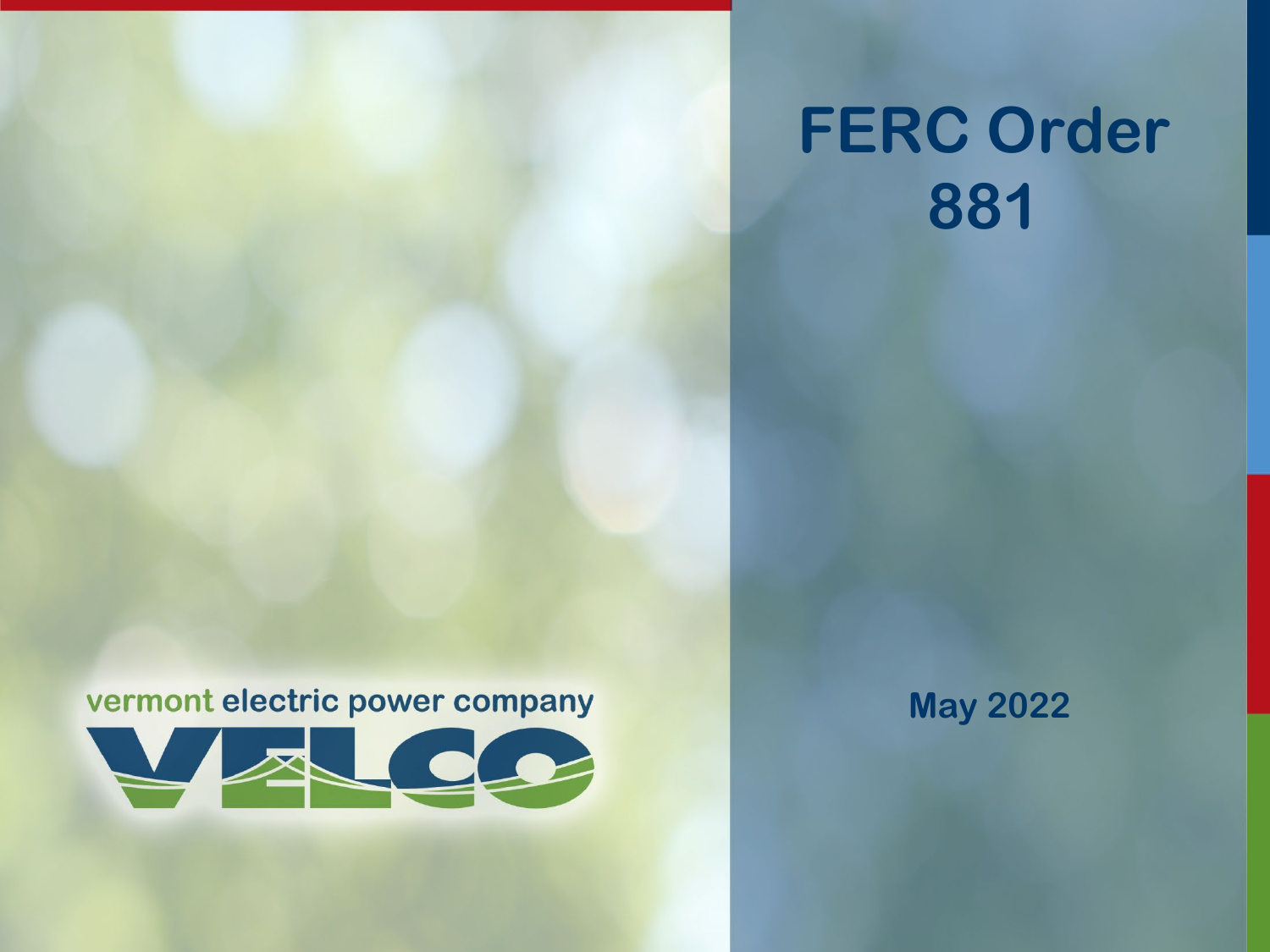#### **Transmission Line ratings**

#### **How do we rate our transmission assets today:**

- Static thermal ratings based on IEEE calculations utilizing ISO-NE PP7 – NORM, LTE, STE, DAL
	- 2 seasonal ratings; Winter and Summer
- Socialized via the ISO-NE NX Database

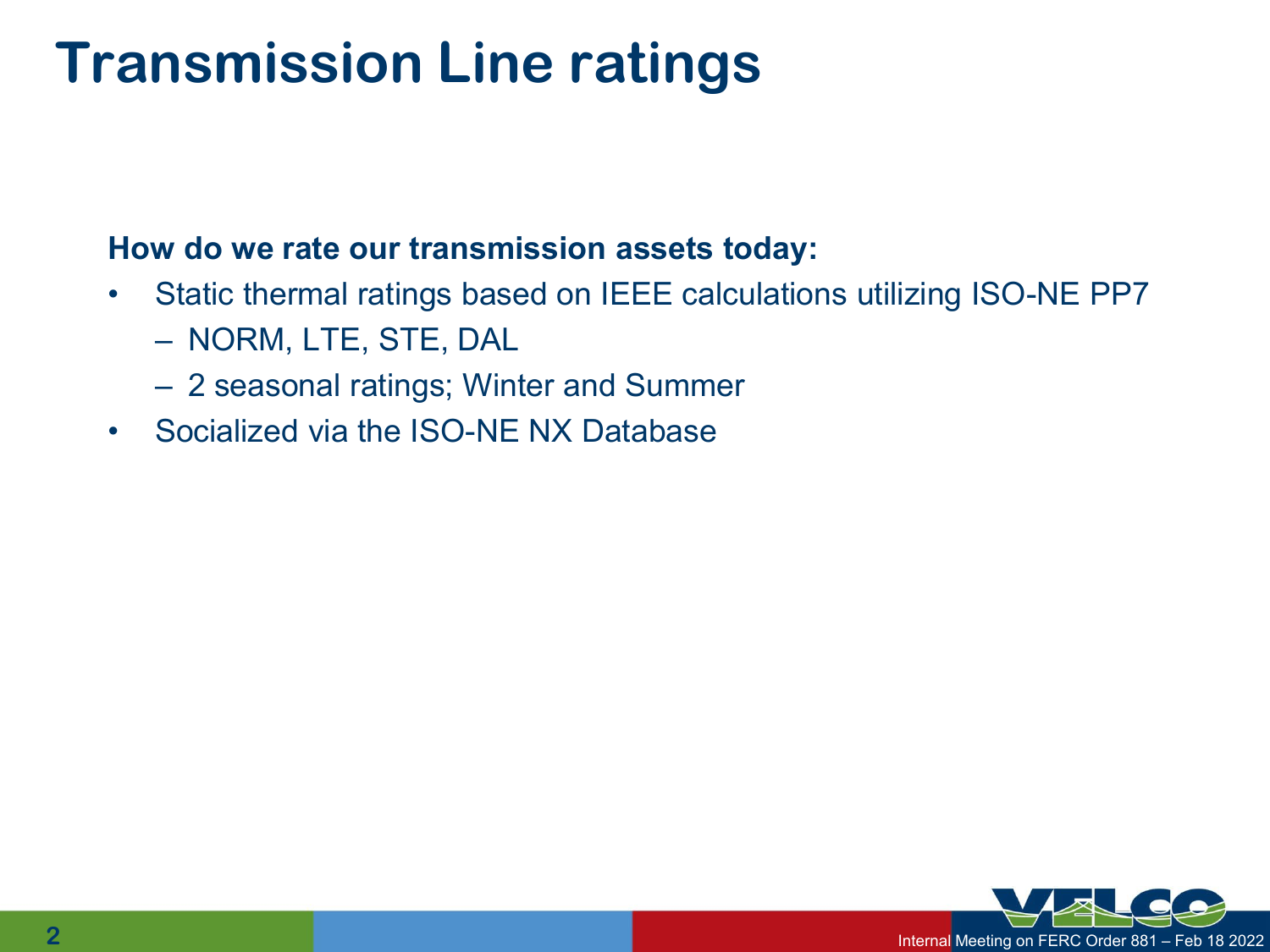## **FERC Order 881 on AAR - Transmission Line Ratings**

| <b>AWG</b><br>gauge | Conductor Conductor<br><b>Diameter</b><br><b>Inches</b> | <b>Diameter</b><br><b>Imm</b> | Ohms<br>per<br>1000<br>ft. | Ohms<br>per km      | Maximum Maximum<br>amps for<br>chassis<br>wiring | amps for<br>power<br>transmission | Maximum<br>frequency Breaking<br>for<br>100%<br><b>skin</b><br>depth for<br>solid<br>conductor PSI<br>copper | force<br>Soft<br>Annealed<br>lCu<br>37000 |
|---------------------|---------------------------------------------------------|-------------------------------|----------------------------|---------------------|--------------------------------------------------|-----------------------------------|--------------------------------------------------------------------------------------------------------------|-------------------------------------------|
| 0000 0.46           |                                                         | 11.684                        | 0.049                      | 0.16072             | 380                                              | 302                               | 125 Hz                                                                                                       | 6120 lbs                                  |
| 000                 | 0.4096                                                  | 10.40384                      |                            | 0.0618 0.202704 328 |                                                  | 239                               | 160 Hz                                                                                                       | 4860 lbs                                  |
| OO                  | 0.3648                                                  | 9.26592                       |                            | 0.0779 0.255512 283 |                                                  | 190                               | 200 Hz                                                                                                       | 3860 lbs                                  |
|                     | 0.3249                                                  | 8.25246                       |                            | 0.0983 0.322424 245 |                                                  | 150                               | 250 Hz                                                                                                       | 3060 lbs                                  |
|                     | 0.2893                                                  | 7.34822                       |                            | 0.1239 0.406392 211 |                                                  | 119                               | 325 Hz                                                                                                       | 2430 lbs                                  |
| 2                   | 0.2576                                                  | 6.54304                       |                            | 0.1563 0.512664 181 |                                                  | 94                                | 410 Hz                                                                                                       | 1930 lbs                                  |
|                     | 0.2294                                                  | 5.82676                       | 0.197                      | 0.64616             | 158                                              | 75                                | 500 Hz                                                                                                       | 1530 lbs                                  |
| Δ                   | 0.2043                                                  | 5.18922                       |                            | 0.2485 0.81508      | 135                                              | 60                                | 650 Hz                                                                                                       | 1210 lbs                                  |
| 5                   | 0.1819                                                  | 4.62026                       |                            | 0.3133 1.027624 118 |                                                  | 47                                | 810 Hz                                                                                                       | 960 lbs                                   |
| 6                   | 0.162                                                   | 4.1148                        |                            | 0.3951 1.295928 101 |                                                  | 37                                | 1100 Hz                                                                                                      | <b>760 lbs</b>                            |
|                     | 0.1443                                                  | 3.66522                       |                            | 0.4982 1.634096 89  |                                                  | 30                                | 1300 Hz                                                                                                      | <b>605 lbs</b>                            |
| l8                  | 0.1285                                                  | 3.2639                        |                            | 0.6282 2.060496 73  |                                                  | 24                                | 1650 Hz                                                                                                      | 480 lbs                                   |

- FERC Order issued Dec 16, 2021
- Compliance obligation due July 12, 2022
- We have 3 years to comply with the order
- Desire of Order is to unlock congested generation

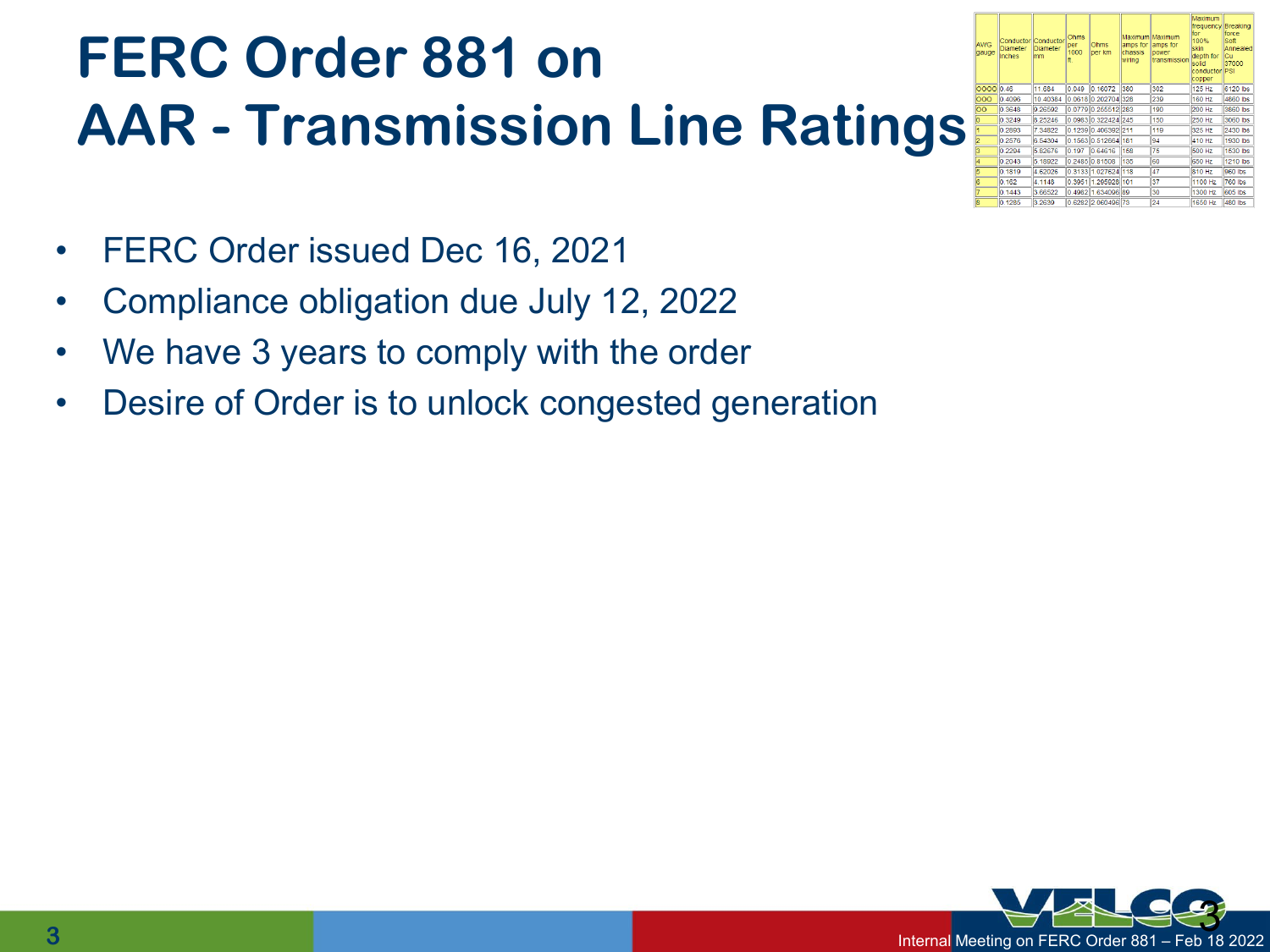### **FERC Order 881 Transmission Owner requirements**



- Requirements of Order for transmission ratings:
	- At least 4 seasonal ratings
	- Ratings updated at least hourly based on real-time & forecasted ambient temperatures
	- Require methodology must account for historical temperatures +/- 10 °F with granularity of at least every 5 °F
	- Day vs night time ratings
	- Transmission service requests require 10 day look ahead
	- The effect of Solar radiation (heating) needs to be taken into account.
	- Ratings and methodologies posted on OASIS, or other protected, website.
- Normal & emergency ratings required for every hour for up to 10 days.
	- Updated every hour.
	- *ISO-NE only will require ratings 2 days ahead.*